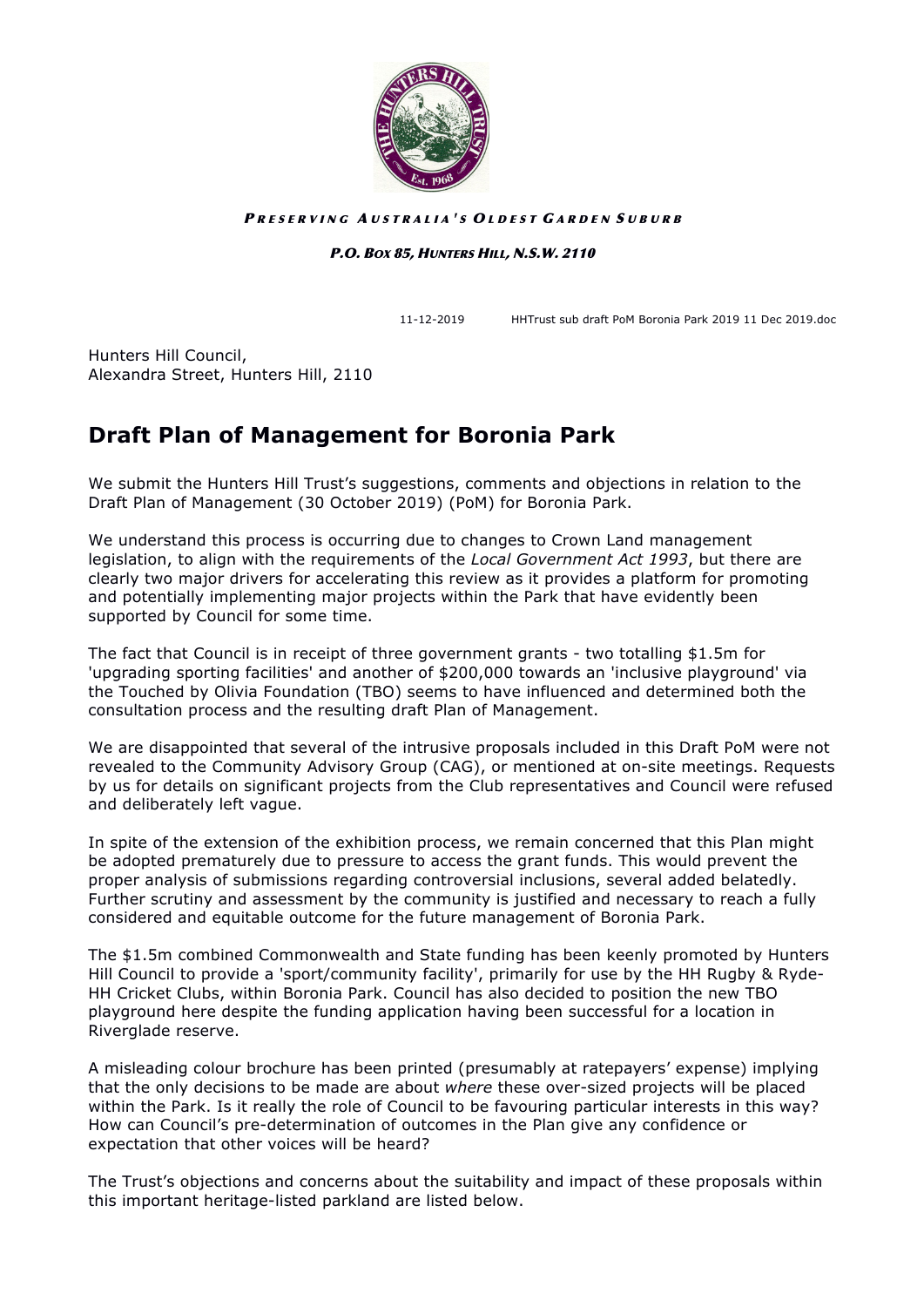## **A. We object to:**

### **1. The scope of the sport/community facility:**

We note the allowance for *'a building footprint of up to 525 square metres (15 x 35 metres), excluding surrounding paved areas, rainwater tanks, and other ancillary elements) and double storey to a maximum height of 8 metres above surrounding ground levels'.* **This is approximately 25% bigger than the Hunters Hill Sailing Clubhouse at Clarke's Point!**  In addition, a new amenities and storage building is proposed near Oval 3, shown on the Landscape Concept Plan as a low-profile single storey building with a footprint of up to **80 square metres** (excluding surrounding paved areas and other ancillary elements). There is no functional need for either of these structures to be so large and no justification provided for such extravagant use of space.

We also object to the inclusion of seating, for either indoor or outdoor viewing, as part of this facility. To associate such seating with the building would strongly influence the building's design and location.

Of the four siting options, the only site that would not encroach on valuable open parkland would be alongside the grandstand backing onto Ryde Road ('Site 1' in the draft Plan). This, along with the proposal to upgrade the grandstand pavilion, which has long been neglected by Council and the sporting clubs, would allow for a smaller footprint and make good use of the pavilion. This site was identified in the 2015 Plan as being the most appropriate.

A building of the dimensions proposed at any other site within Boronia Park will drastically impose on its character and its cultural and ecological values and potentially on other users' experience and enjoyment of the Park.

**In our view, this proposal is being driven by the demands of the Clubs rather than by proven and genuine community needs. Site 1 is the only supportable option, allowing a modified and reduced footprint as it enables use of facilities in an upgraded and/or enlarged grandstand pavilion in close proximity.** 

#### **2. The proposal for a 20 year lease:**

A lease to any organisation of longer than a year is inappropriate, and at the CAG meetings was expressly not requested by the representative of the Rugby Club. Considering that demographics and 'fashions' in sport are changing rapidly (such as the rise of women's sport, and drift from rugby to soccer and AFL), a long lease may lock out organisations that later have greater community support. The NSW government's grant to help fund sporting precinct upgrades avoids specifying that they should be limited to rugby or cricket. Consequently, a lease or license should be primarily concerned with appropriate use of storage spaces, with other uses of a Community Facility dealt with by a booking system operated and controlled by Council.

**We believe a long term lease is unacceptable and has no place in a 'community' facility. It also locks in unjustifiable exclusive rights to two specific sporting interests.** 

**Further, the manner of presentation in the draft Plan of items 1 & 2 above indicates a disturbing handing over of control by Hunters Hill Council to the Clubs to the disadvantage of broader and longer term community interests.**

#### **3. The 'inclusive playground' proposal:**

The proposed large (2000 square metre) playground should not be built within Boronia Park at any of the four site options in the draft Plan but placed in Riverglade Reserve which was the location specified and approved in the funding application by TBO, and where it is needed. Boronia Park has two existing playgrounds that could be incrementally upgraded to suit a range of age groups.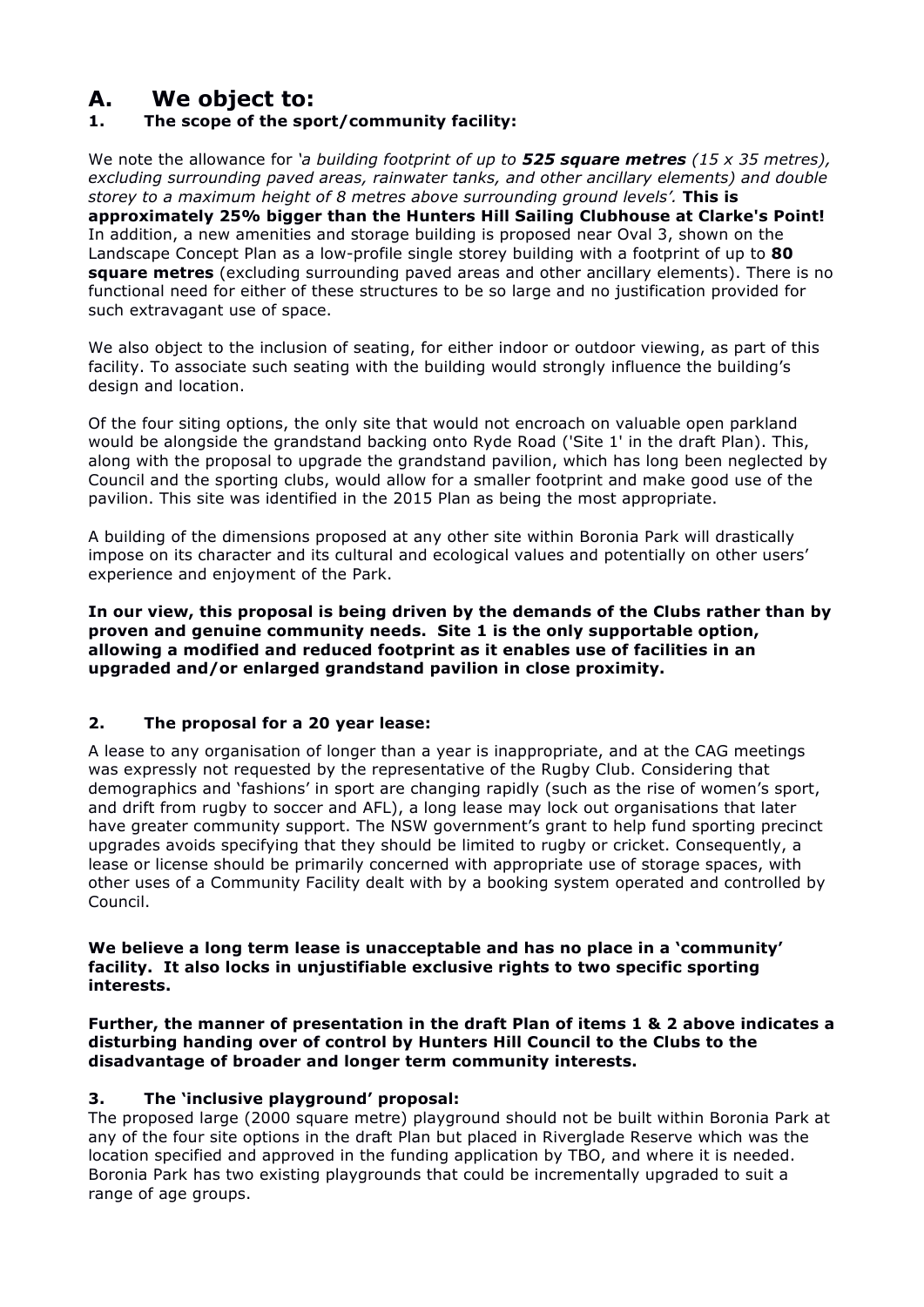#### **4. The late addition of a BMX track:**

There was no proposal for a BMX track raised at the Community Advisory Group meetings, or even prior to the completion of the first draft of the Plan. This was poor ad hoc procedure and dismissive of the process that community members engaged with in good faith.

**In our view neither of the sites - of 3,500 to 4,500 square metres - is appropriate within Boronia Park as both impinge on natural areas and are in, or abutting, the 'passive use' zone. We agree there is a need for such a facility, and suggest it be made elsewhere in the HH Local Government Area to satisfy this age group and where there would also be less potential for conflict between user groups.** 

#### **5. Floodlighting of Oval 3:**

Another matter of major concern is the proposal for floodlighting on Oval 3 which is not mentioned in the 2015 Plan. It is critical that this is not now permitted as it will inevitably affect diurnal and particularly nocturnal wildlife including microbats and vulnerable Powerful Owls, and would also impact on local residents due to increased usage, noise and light disturbance.

This item was also added belatedly and the draft Plan fails to assess the impacts or to justify the need for lights on this Oval when Ovals 1 & 2 are already well lit and adequate for evening use.

#### **6. Parking provisions:**

We would prefer the upper part of Princes St within the Park not be used for parking at all.

If cars are to be allowed to park here, the procedures described in PDFL7 are appropriate, and repeat the recommendations of the 2015 PoM which have never been implemented. Only after these measures are implemented should any private vehicles be admitted to Princes St:

- ! parking here should be restricted to designated major game days
- the gate should be opened and closed by a Council employee (not just managed by Council: in the past the gate has been opened on other days and sometimes not relocked after a designated opening)
- ! Besides 'robust' barriers to prevent parking on the north side of Park Rd, when open to parking the site should be patrolled by Council's ranger(s) to ensure orderly behaviour
- ! There must be a safe, off-road pedestrian path to protect walkers from reversing cars.

No other user group is extended this privilege within the parkland, and it should be so regarded, not as a right.

The additional gate to close off the informal carpark next to Oval 3 and prevent parking across this area is welcomed and overdue. We note that the adjoining area is clearly indicated as a connecting native vegetation and wildlife corridor in the draft Plan.

#### **7. Transparency in costs incurred by HH ratepayers:**

It appears that no figures have been made available by Council on the extent to which costs associated with managing sporting activities in Boronia Park exceed income. This is unacceptable and it must be made transparent whether a 'user-pays' system is in place and functional and if it is sufficient to protect ratepayers from increasing costs.

This is particularly important in light of the likelihood that submissions from outside the LGA will influence the outcomes of this Plan leading to even greater future costs to ratepayers, including long term maintenance, from the proposed developments.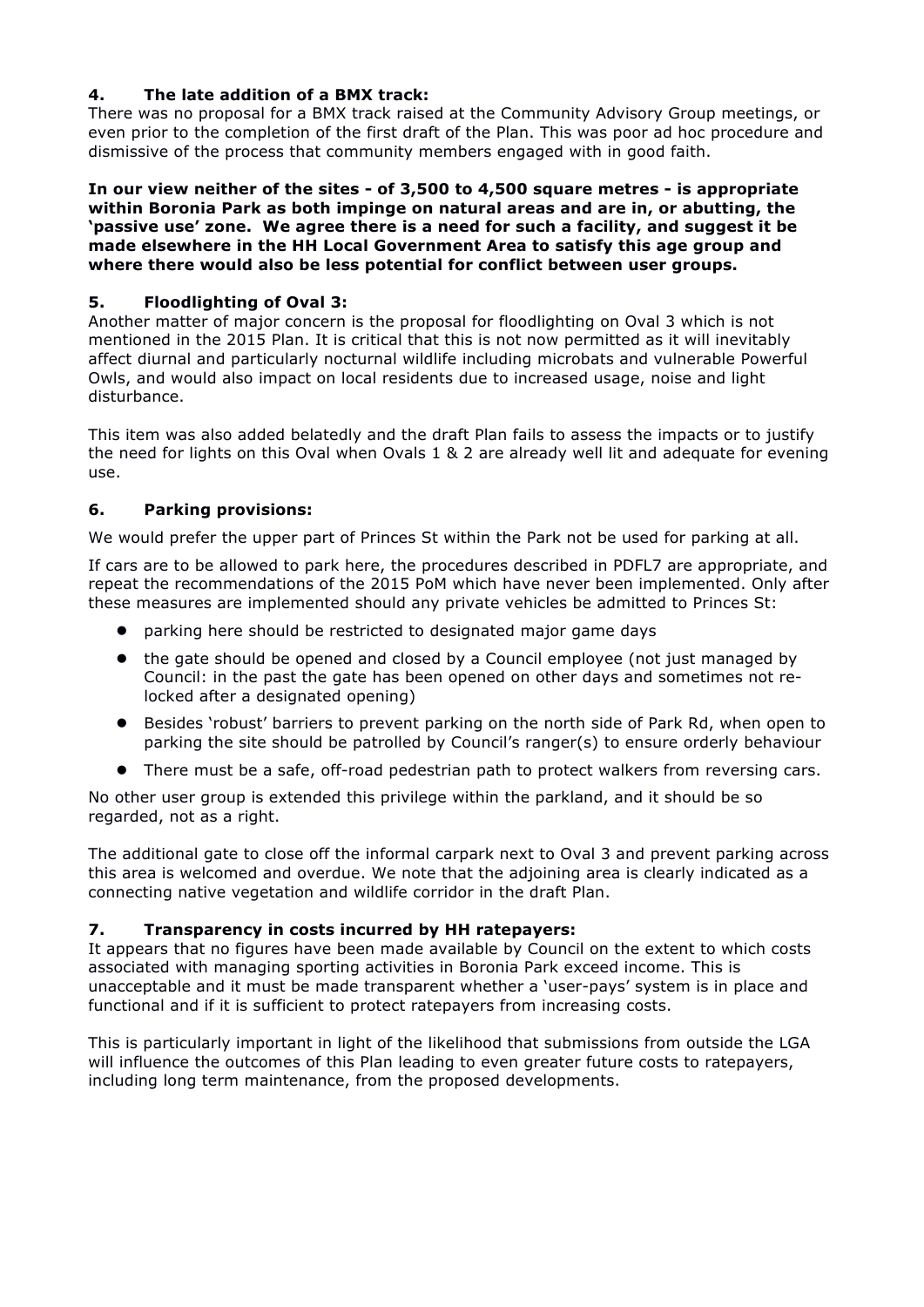# **B. We support these proposals of the Draft PoM**

### **8. Off-leash dog walking area:**

We support off-leash dog exercise on Oval #3 *'when not being used for approved sporting activities (including training) or other approved activities'*. This is the practice at Riverglade Reserve, and has been shown to work well, both for the dogs and by allowing their owners to socialise. Oval #3 is already fenced along its eastern edge, which will keep dogs out of the bushland. We trust Council will provide dog-poo bags and waste bins, as it does in other locations, and also a dual-use drinking fountain.

We also support the policy of all dog walking to be on-leash and under owner's control on all tracks within the Park and strictly managed near bushland. Greater Ranger presence would be welcomed.

#### **9. Other items mentioned in the Draft PoM:**

- ! We support the provision of temporary parking spaces along the south side of Park Street and along Boronia Avenue 'if safe and practical' as well as the upgrade of this entry point to the Park, long overdue.
- ! We support the upgrading of the mulched path that runs from Princes St between Ovals #2 and #3 to comply with the relevant Australian Standards so that it is navigable by prams and wheelchairs. To aid those reliant on wheels for transport we suggest this path be extended between Ovals #1 and #2 to join the carpark.
- ! We welcome additional indigenous plantings between Ovals 2 & 3 as well as on steep slopes to prevent erosion, extend habitat corridors and reduce the area requiring mowing.
- ! In addition, we welcome the special management measures and actions outlined for greater protection of native fauna and flora, particularly EECs and the now 'Critically' endangered Sydney Turpentine Ironbark Forest.
- ! We support education and enforcement in relation to the Wildlife Protection Area with more extensive explanatory signage located within the Park.
- ! We support an increased emphasis on water usage, as mentioned in Section 6.2.4 and PDFL20 & 21. In addition we suggest regular reporting of the quantity of town water drawn for use in irrigating the playing fields with the aim of reducing this by better use of other sources.

#### **10. Provision for other types of physical exercise:**

We urge Council to support physical exercise for those in the population who do not wish to play competitive team sport. For example:

- ! We support the provision of a small pontoon at the bottom of Princes St to allow the *'launching/retrieving/boarding small (non-motorised) craft'.* A small rack here could be used to secure the trolleys used to walk the craft down Princes St from Park Rd.
- ! We propose Council install outdoor table tennis tables (as Lane Cove Council has at Blackman Park). These provide good exercise to people both young and old, and also promote social interaction. Made of steel or concrete, they require little maintenance, and players bring their own bats and balls.
- ! We support the installation of 'rebound walls', as mentioned in the Draft Plan.